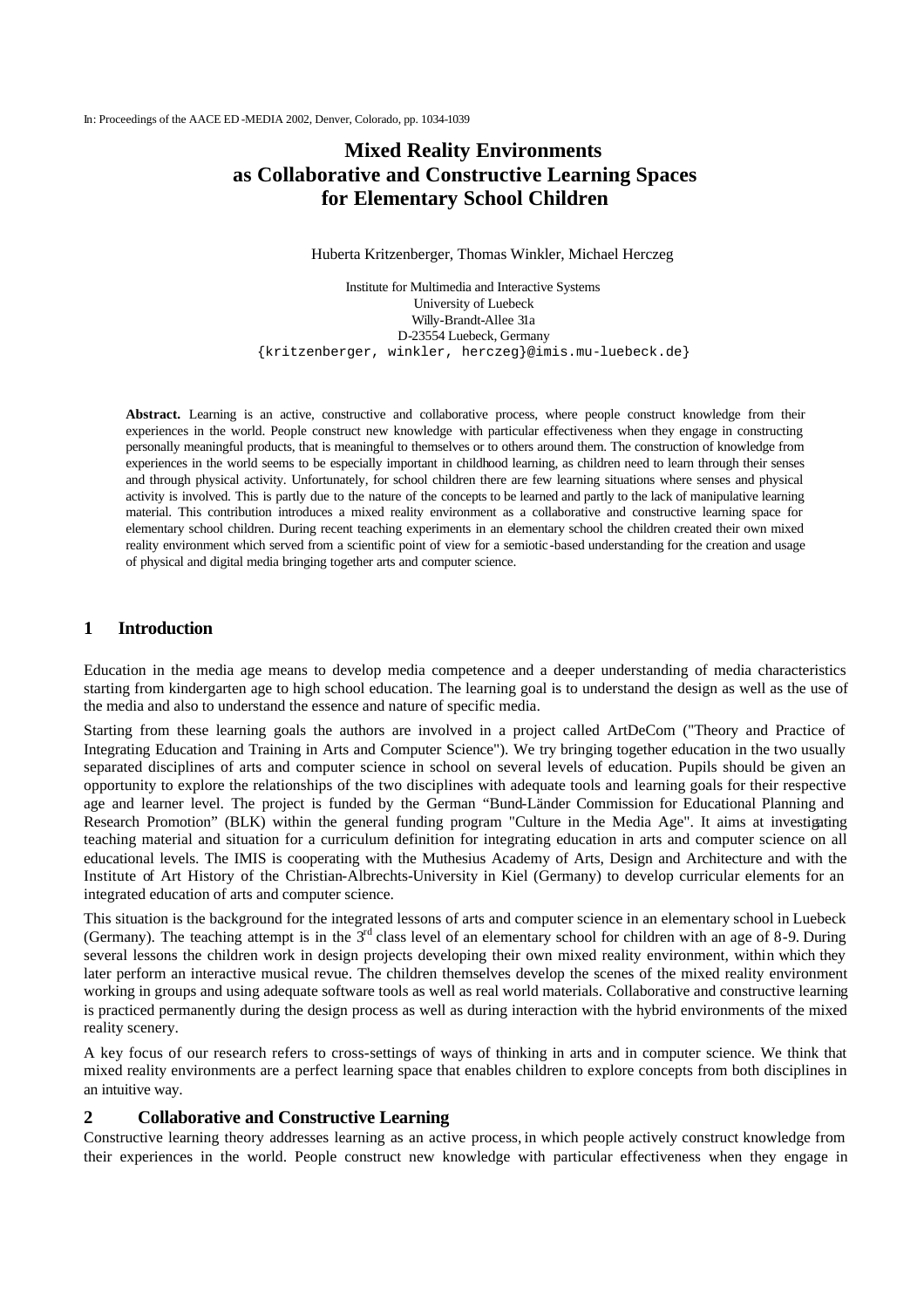constructing personally meaningful products, which are meaningful to themselves or to others around them. Furthermore, it is important that the learning environment is authentic and situated in a real-life situation. Learners must get an opportunity to build multiple contexts and perspectives in a social context. Numerous examples have been given in academic context.

The construction of knowledge from experiences in the world seems to be especially important in childhood learning, as children need to learn through their senses and through physical activity. Todays kindergartens and playgrounds are full of physical objects and physical activity. But as children move on through elementary school and into secondary school, they encounter fewer learning situations where senses and physical activity is involved. This is partly due to the nature of the concepts to be learned. They are very difficult to explore with the senses when manipulative learning material is not available. One reason is that many abstract concepts seem to be very difficult (if not impossible) to explore with physical media. For example, traditional physical media generally do not support children understanding the behavior of dynamic systems or how patterns arise through dynamic interactions among component parts. Such concepts are typically taught through more formal methods, involving abstract mathematical formalisms. Unfortunately, many students have severe problems with this approach, and thus never develop a deep understanding of these concepts (Resnick 1998).

With this background in mind Resnick (Resnick 1998) has created a new generation of computationally enhanced manipulative materials, called "digital manipulatives", developed at the MIT Media Lab. They expand the range of concepts that children (and adults) can explore through direct manipulation of physical objects. They aim to enable children to continue to learn concepts with "kindergarten approach" even as they grow older. As children build and experiment with these manipulative materials, they form mental models and develop deeper understanding of the concepts they enact with. Children continue to learn new concepts with a "kindergarten approach". Resnick assumes that children learn with digital manipulatives concepts that were previously considered "too advanced" for them.

There are several other approaches with physical and tangible (graspable and touchable objects) interaction, for example MIT´s KidsRoom (Bobick et al. 2000), Triangles and 'strings' (Gorbet et al. 1998), Curlybot (Frei et al. 1999); StoryMat (Ryokai/Cassel 1999) in order to enhance collaboration among learners and enable constructive learning experiences for children.

Furthermore, several design projects with children have shown positive effects on learning and deep understanding (Alborzi et al. 2000; Druin/Perlin 1994; Stanton et al. 2001). In these projects children create external artifacts, like animate stories, video games, kinetic sculptures, models, simulations and so on, which they share and discuss with others. These artifacts provide rich opportunities for learning. As children are involved as active participants, they have a greater sense of control over the learning process. As they design artifacts in group work, they experience pluralistic thinking, multiple strategies and solutions. By the way they need to think about how other people will understand and use their constructions. Furthermore, design projects are mostly interdisciplinary and therefore bring together concepts from different disciplines.

## **3 Mixed Reality Environments as Learning Spaces**

In our approach to constructive learning we use a mixed reality environment as a collaborative and constructive learning space for children. As we have discussed in the previous chapter, in early elementary classrooms children need manipulative material to initiate learning processes, as they allow exploration with the senses and therefore enable physical experience for the learner. They allow children to explore concepts by interaction and with their senses and therefore allow to build and to correct mental models and a deeper understanding of the underlying domain.

In mixed reality environments real world and virtual world objects are presented together on a single display. Mixed Reality techniques have proven valuable in single user applications. For example in other contexts single user mixed reality interfaces have been developed for computer aided instruction (Feiner/McIntyre/Seligmann 1993) and for medical visualization (Bajura/Fuchs/Ohbuchi 1992). These applications have shown that mixed reality interfaces can enable a person to interact with the real world in ways, which were never possible before. However, there has been less research on collaborative applications (Billinghurst/Kato 1999) or on interaction of children with mixed reality environments (www.animax.de) or even multi-user mixed reality environments and their use as learning spaces.

#### **3.1 Design of Mixed Reality Environments**

The mixed reality environments used in our lessons are designed by the children themselves in collaborative design projects. In the beginning the class is divided into groups, where each group works out a project development plan. It includes a story, the material to be used, the function of the computer and its connections and extensions to physical space. Afterwards there is a phase of creating, collecting and arranging objects for the mixed reality environment. These objects can either be of digital or of physical nature. Various materials for scenery creation are used, like wires and papier-maché (see figure 1). During the development process the pupils are acquainted with the hardware and software to be used.

Children collaboratively create their own mixed reality environment. During this working process the children get involved as active participants creating something meaningful to themselves and to others.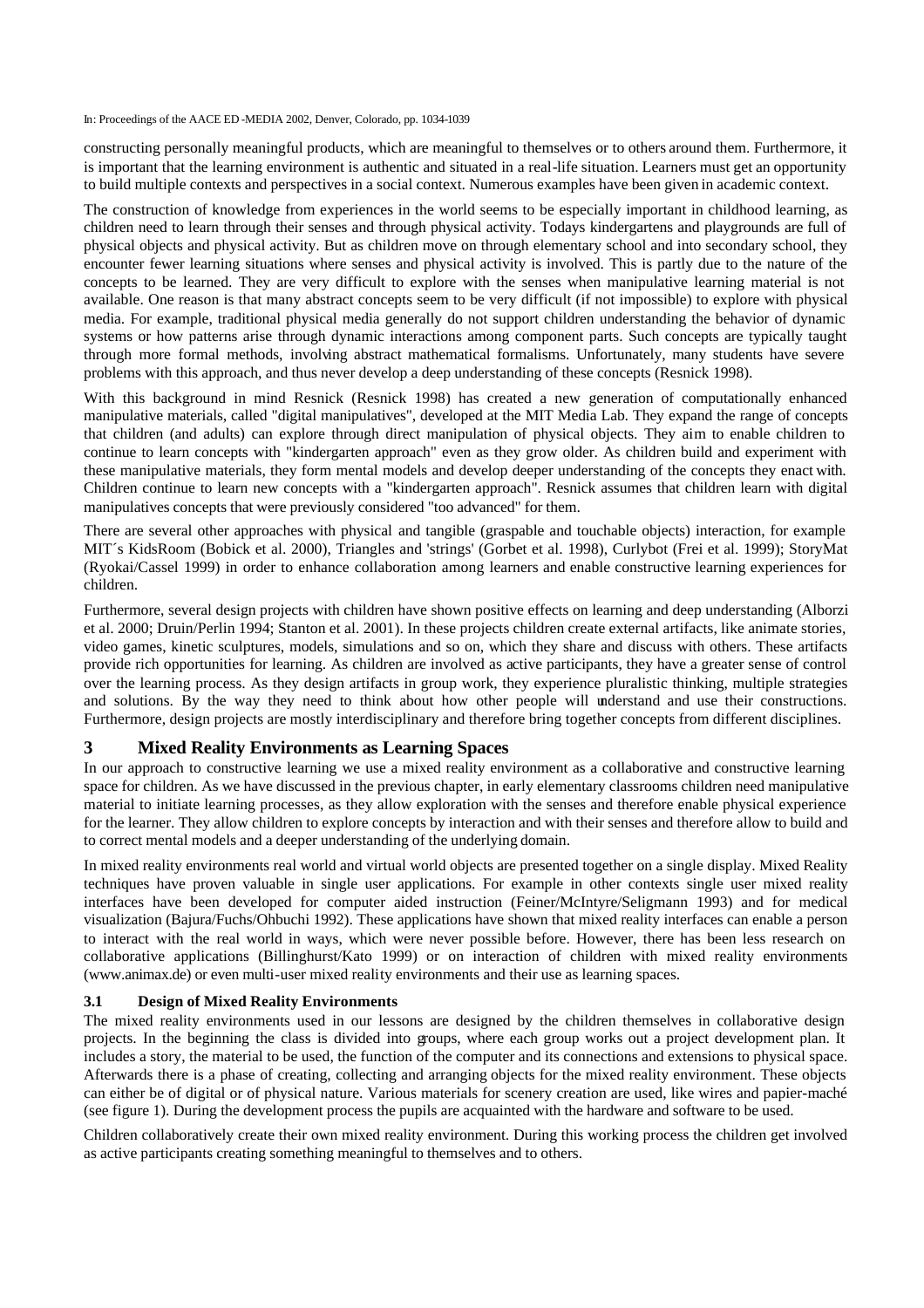

Figure 1: Children are creating the objects for the mixed reality scene

Furthermore, during the working process the children do not only create an animation for the digital world, but they also create the digital world. In our project they simply use a LEGO Cam for that task and LEGO MindStorms Vision Command to program the interactive sequences of certain picture recognition sequences (see figure 2).



Figure 2: Children producing an animation with the LEGO Cam

#### **3.2 Scenario: The "World of Dragons" music revue in a mixed reality environment**

Figure 3 shows a sketch of the collaborative mixed reality environment, which was designed (as described in Chapter 3.1) by the children for a music revue "World of Dragons". It consists of an animation, which shows a wild landscape with mountains, trees, a watercourse, an active volcano, a cave and several moving dragons. On the stage within the physical world, there are several trees which have been made from the same material and look exactly like the trees in the animation. Between the projection wall and the video animation the children move and dance on the stage. They wear differently colored dragon costumes and dance to the music of Sergey Prokofjew ("Romeo and Juliet", "The Montagnes and Capulets"). The rhythm of the music as well as the narrative structures of the animation impose a certain timing of the acoustic and body expression.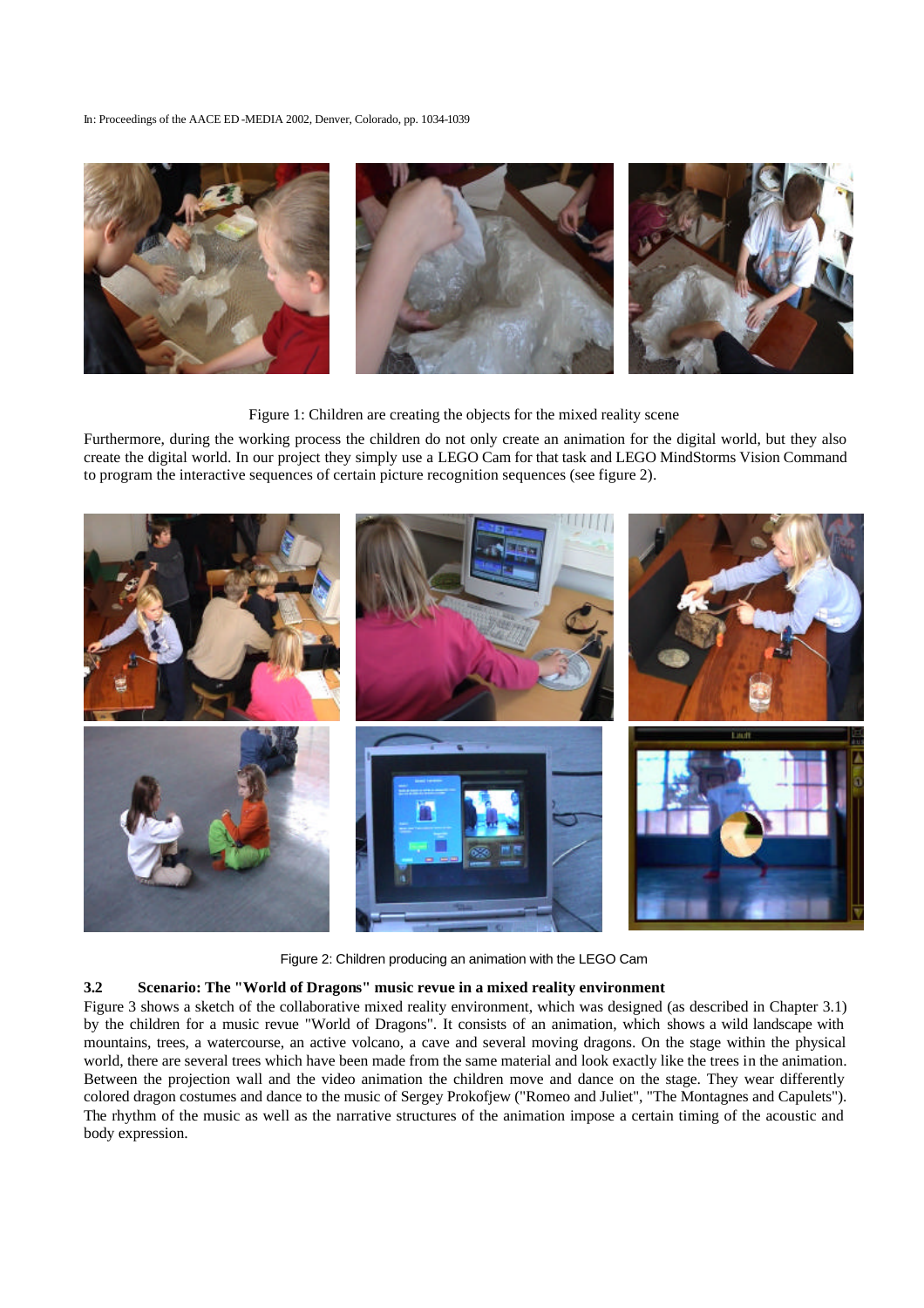# Interactive music revue



Figure 3: Sketch of the collaborative mixed reality environment for the music revue

By their movements and by the colors of their costumes the children activate different sounds in the mixed reality environment. There are also other sounds coming from objects in the mixed reality environment, like the blowing of the wind, the rolling of thunder, the volcanic eruption, the sound of an avalanche, the shouting of dragons, as well as the recurring sound of a stumbling little dragon.

### **3.3 How children learn from mixed reality environments**

The learning experience of the children can be interpreted on several levels. On a concrete level of interpretation, children learn about concepts and methods in both disciplines, in arts and in computer science (see figure 4).



Figure 4: Connecting methods of arts and of computer science

In an active hybrid environment the activities of the children ground in a physical world. They are engaged in the manual development of the "landscape". They create and realize the objects, which are used for the animation. They act and dance on the stage and interact with the animation by their movements and they influence the behavior of the computer program with signs like the color of their costumes. With iconic programming the learners bridge the gap between the physical world with its multiple meanings and interpretations and the abstract world of models and algorithms in computer science. Furthermore, an adequate tool is needed to realize programming experience for children. For our purposes we found LEGO MindStorms, Robotic Invention System and Vision Command fitting perfectly as a programming environment for the purposes of our project.

The most interesting aspect of children´s learning experiences in mixed reality environments is of semiotic nature and can be explained with the "teridentity relation" (x=y=z) of Charles Sanders Peirce.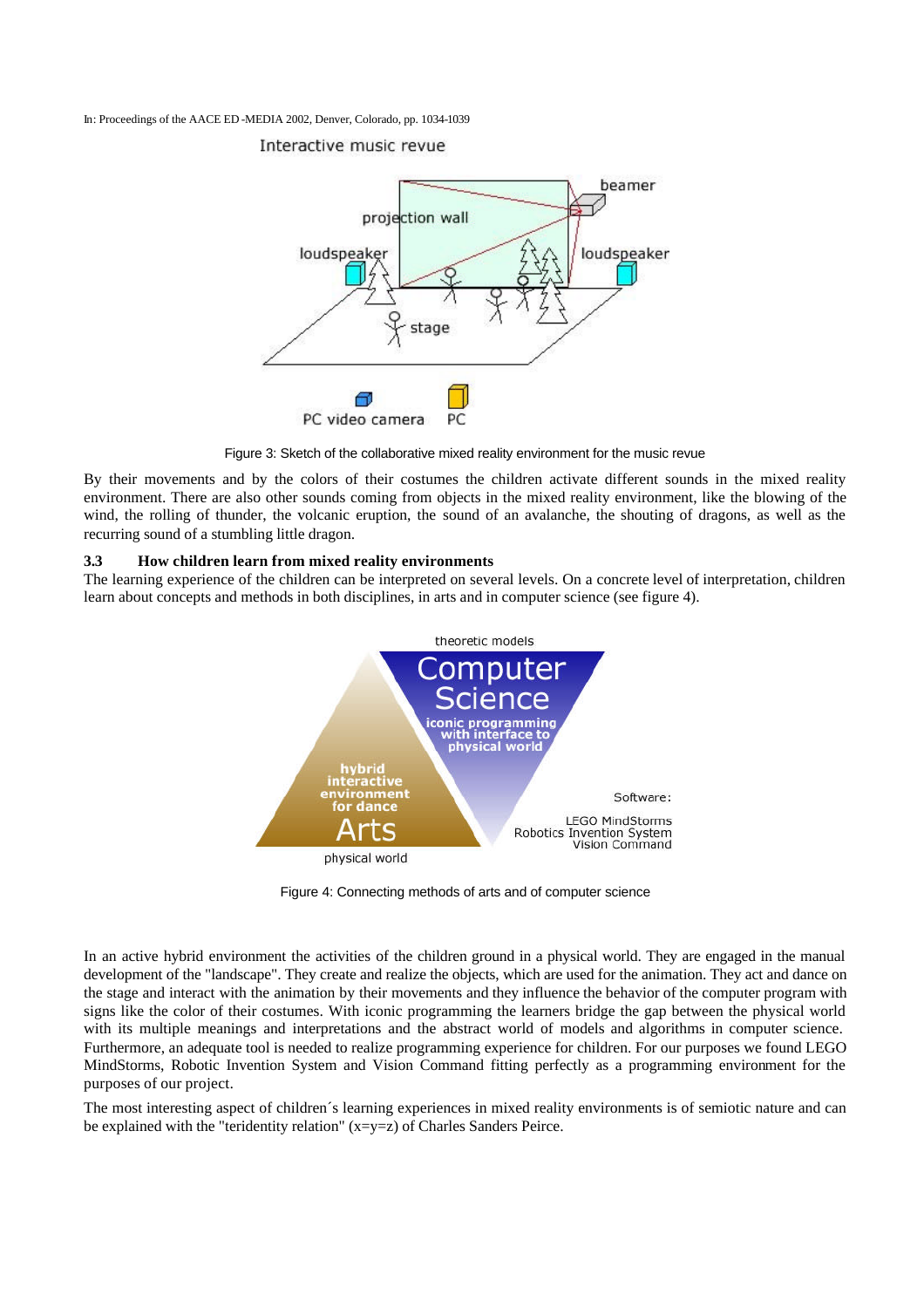

Figure 5: Teridentity relation for the interpretation of learning experiences in mixed reality environments (acccording to Peirce)

Whereas in traditional ways of teaching only separated areas are interpreted from a semiotic point of view, in our form of transdisciplinary teaching we try to relate all possible signs to each other. It does not matter, whether these signs are of iconic nature, or if they are indices, symbols, individual events and states, or habits of predictive / relational, propositional or argumentative nature.

If we interpret the learning experiences of the children in a more systematic and semiotic way, we get the following situation and interpretations. According to Peirce (Hartshorne/Weiss/Burks 1997) there are 10 possible kinds of signs, where Peirce endeavored to construct a theory of all possible natural and conventional signs, whether simple or complex. This theory is helpful to explain how different levels of interpretation and learning experience are related to each other. We do not want to classify the elements of the transdisciplinary learning environment according to these 10 classes of Pierce, because this conclusion would neglect a lot and shift the focus to the theory. Instead we would like to focus to very important practical aspects:

- ß experience in design and creation of the narrative story; the dragons mirror the fascination and the anger of the world of the dragons as well as the kind of relationships between the children and their appraisals
- **•** experience of the relationship to the body, to corporeality and being touched by others, especially children of the other sex
- ß experience of elements of mimic and dancing expressions (which exists independently of verbal expressions)
- ß empathy in music and rhythm, with its attributes like loud and soft, fast and slow, pretty and grave
- ß experience of the quality of material during the creation of the landscape (which is either light or heavy, hard or soft, dry or slippery) and examination of the shaping of the three dimensions of the room
- ß experience of the pictorial nature and modelling process during the creation of the digital animation, when single picture sequences are constructed from gradually changing the real world models
- ß identification of characteristic sounds and their integration into the narrative and expressive dance story of the music revue
- ß experience in abstract information processing for conception and development of the picture recognition program with LEGO-RIS Vision Command
- reflection on the different relationships of boys and girls to dancing as well as to computer technology
- ß experience on how attribute of objects in the real world (like colour, movement, position in the real world space) cause reactions in the virtual world, that is on the states and effects of the computer program

### **4 Conclusions**

In our teaching attempt we found that mixed reality environments are a very promising learning space for a constructive and collaborative learning of children. The mixed reality environment meets all requirements for a constructive learning space for children, like learning through senses and physical activity using digital manipulatives.

In designing and in working with a mixed reality environment, the children construct a configuration of the world instead of a describing knowledge. They do this by individually creating and constructing the world and by subsequently freely